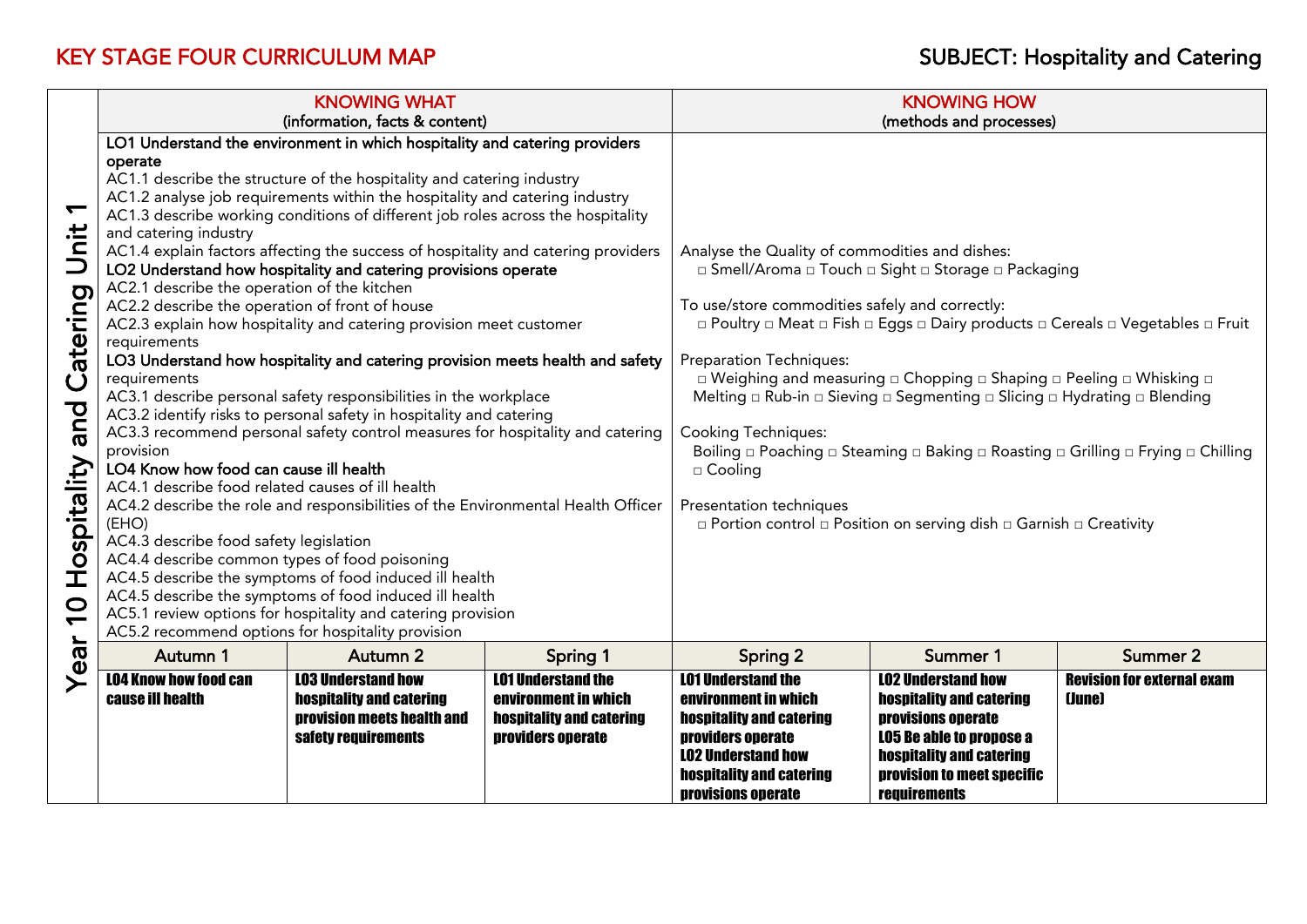| <b>5 x practical tasks</b><br><b>Spring rolls</b><br><b>Short crust pastry</b><br>- Quiche<br><b>Puff pastry</b><br>- Cornish pasty<br><b>Chelsea buns</b><br><b>Chocolate swiss roll</b>                                                         | <b>5 x practical tasks</b><br><b>Breakfast ban presented</b><br><b>Vegetarian Quesadillas</b><br><b>Fish and Chips</b><br><b>Cheesecake</b><br><b>Christmas practical</b><br><b>challenges</b>                                                                                                                                                                                                             | <b>4 x practical tasks</b><br><b>Pasta</b><br><b>Raviolini with tomato</b><br>sauce<br><b>BBO</b> fajitas<br><b>Sweet and sour chicken</b> | <b>4 x practical tasks</b><br><b>Chicken Kiev and wedges or</b><br>hassel back potatoes<br><b>Millionaire's shortbread</b><br><b>Decoration lesson</b><br><b>Mini toad in the hole</b>                                                                                                                                                                                                                                    | <b>4 x practical tasks</b><br><b>Lasagne</b><br><b>Buns</b><br><b>Burgers</b><br><b>Paella or risotto</b><br><b>Eclairs</b>                                                                                                                                                        | <b>5 x practical tasks</b><br><b>Oven based salmon parcels</b><br>Chicken tikka skewers<br><b>Stir fry</b><br><b>Chocolate fondant with</b><br>orange segments challenge<br><b>Student choice -</b><br><b>independence</b> |  |  |  |
|---------------------------------------------------------------------------------------------------------------------------------------------------------------------------------------------------------------------------------------------------|------------------------------------------------------------------------------------------------------------------------------------------------------------------------------------------------------------------------------------------------------------------------------------------------------------------------------------------------------------------------------------------------------------|--------------------------------------------------------------------------------------------------------------------------------------------|---------------------------------------------------------------------------------------------------------------------------------------------------------------------------------------------------------------------------------------------------------------------------------------------------------------------------------------------------------------------------------------------------------------------------|------------------------------------------------------------------------------------------------------------------------------------------------------------------------------------------------------------------------------------------------------------------------------------|----------------------------------------------------------------------------------------------------------------------------------------------------------------------------------------------------------------------------|--|--|--|
|                                                                                                                                                                                                                                                   | Assessment (summative and formative)                                                                                                                                                                                                                                                                                                                                                                       |                                                                                                                                            |                                                                                                                                                                                                                                                                                                                                                                                                                           |                                                                                                                                                                                                                                                                                    |                                                                                                                                                                                                                            |  |  |  |
| <b>Verbal practical feedback</b><br><b>Practice exam questions</b><br>(marked/assessed)<br><b>LO4 Know how food can</b><br>cause ill health end of unit<br>assessment - a collection<br>past exam questions -<br>access arrangements<br>achieved. | <b>Verbal practical feedback</b><br><b>Practice exam questions</b><br>(marked/assessed)<br><b>Written breakfast bap</b><br>feedback plus photographic<br>evidence<br><b>LO3 Understand how</b><br><b>hospitality and catering</b><br><b>provision meets health and</b><br>safety requirements end of<br>unit assessment - a<br>collection past exam<br><b>auestions - access</b><br>arrangements achieved. | <b>Verbal practical feedback</b><br><b>Practice exam questions</b><br>(marked/assessed)                                                    | <b>Verbal practical feedback</b><br><b>Practice exam questions</b><br>(marked/assessed)<br><b>Photographic evidence of</b><br>millionaire's shortbread and<br>decorative challenge<br><b>LO1 Understand the</b><br>environment in which<br><b>hospitality and catering</b><br><b>providers operate end of</b><br>unit assessment – a<br><b>collection past exam</b><br><b>questions - access</b><br>arrangements achieved | <b>Verbal practical feedback</b><br><b>Practice exam questions</b><br>(marked/assessed)<br><b>LO2 Understand how</b><br>hospitality and catering<br>provisions operate end of<br>unit assessment - a<br>collection past exam<br><b>auestions - access</b><br>arrangements achieved | <b>Verbal practical feedback</b><br><b>Practice exam questions</b><br>(marked/assessed)                                                                                                                                    |  |  |  |